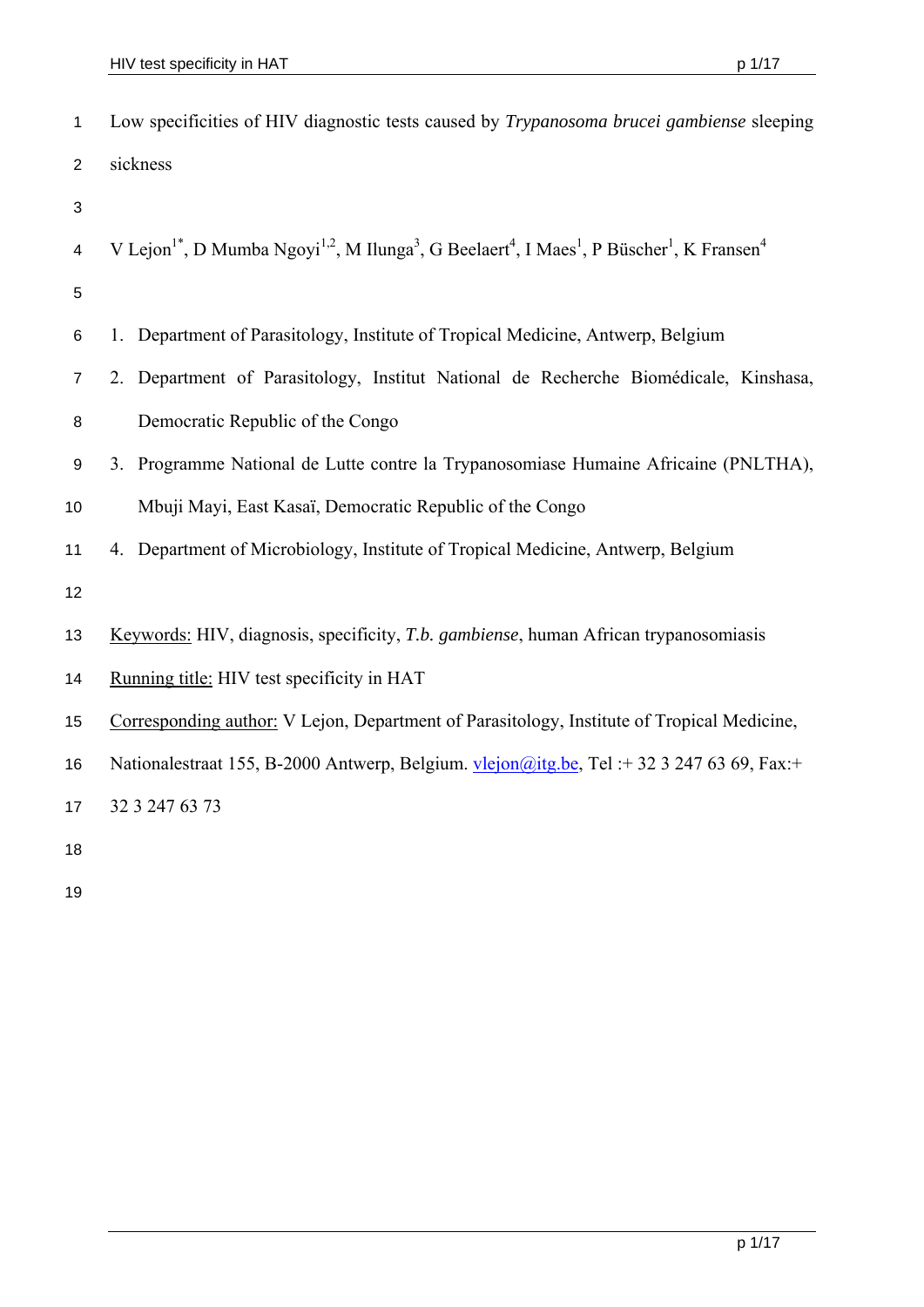20 Abstract

21 22 23 24 BACKGROUND: Accuracy of HIV diagnostic tests in tropical infections is poorly documented. Human African trypanosomiasis (HAT) is characterized by a polyclonal Bcell activation, constituting a risk for false positive reactions in diagnostic tests, including HIV tests.

25 26 27 28 29 METHODS: A retrospective HIV diagnostic test accuracy study was performed on 360 human African trypanosomiasis (HAT) patients infected with *T.b. gambiense* before treatment, and 163 patients 2 years after successful treatment in Mbuji Mayi, East Kasai, DR Congo. Sensitivity, specificity and positive predictive value (PPV) of individual tests and algorithms consisting of 3 rapid tests were determined.

30 31 32 33 34 35 36 37 38 39 RESULTS: Sensitivity for all tests was 100% (11/11). Low specificity (96.3%, 335/348) and PPV (45.8%, 11/24) of a classical seroconfirmation strategy (Vironostika ELISA followed by Line Immunoassay) complicated determination of the HIV status, which had to be determined by PCR. Specificities of rapid diagnostic tests were 39.1% for Determine (136/348), 85.3-92.8% (297/348-323/348) for VIKIA, Immunoflow, Doublecheck and Bioline, and 96.6-98.3% (336/348-342/348) for UniGold, Oraquick and STAT-PAK. Specificity for Vironostika was 67.5% (235/348). PPVs ranged between 4.9 and 64.7%. Combining 3 different rapid tests resulted in specificities of 98.3-100% (342-348/348) and PPVs of 64.7-100% (11/17-11/11). In cured HAT patients, specificities were significantly higher for Vironostika, Determine, Unigold and Immunoflow.

40 41 42 43 CONCLUSIONS: *T.b. gambiense* infection decreases the specificity of antibody detection tests for HIV diagnosis. Unless tests have been validated for interference with HAT, HIV diagnosis in untreated HAT using classical algorithms should be avoided. Specific, validated combinations of 3 HIV rapid tests can increase specificity.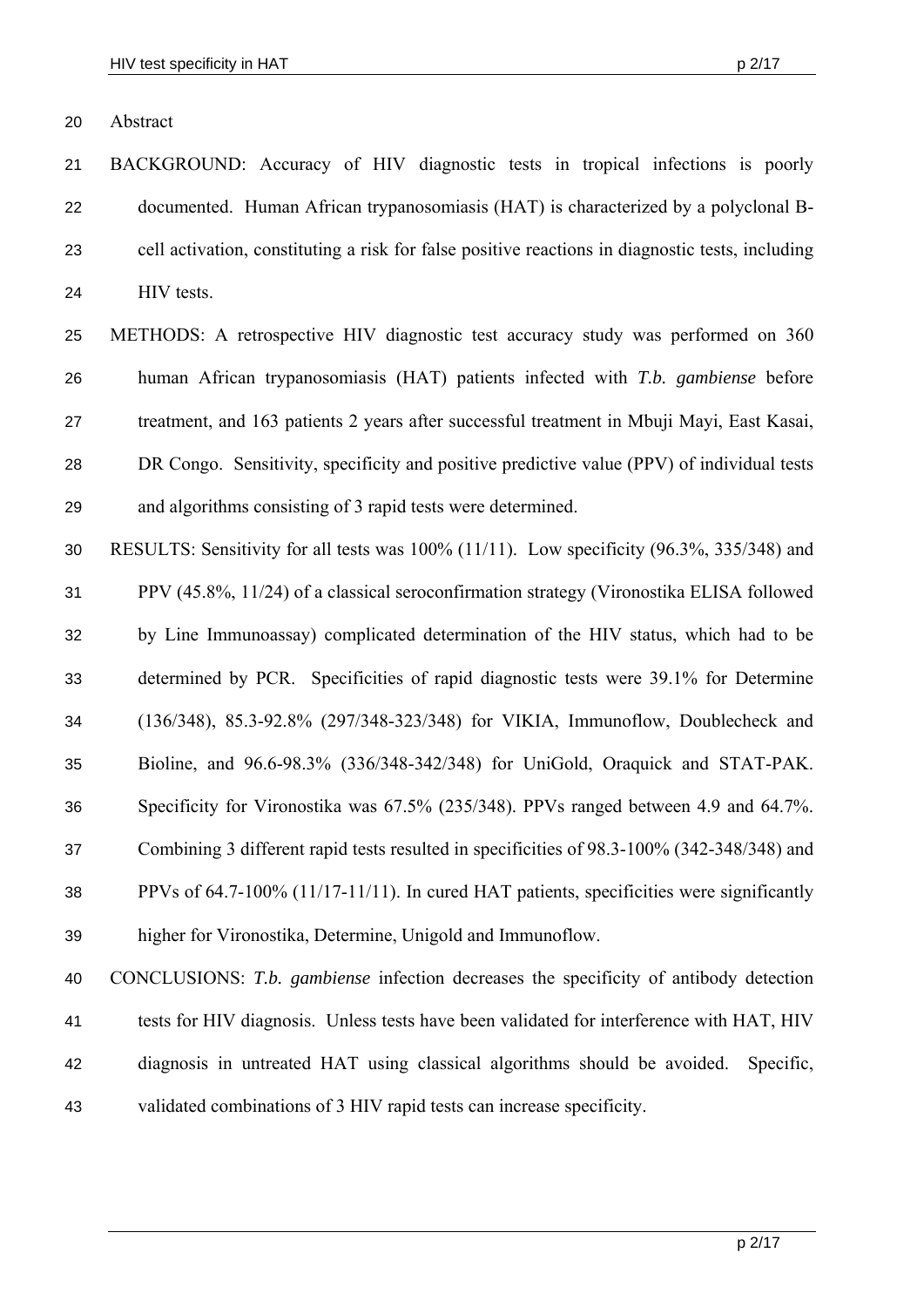44 Introduction

45

46 47 48 49 50 51 52 53 54 55 56 Over 33 million people live with HIV worldwide, of which two-thirds are in sub-Saharan Africa [16]. Rapid diagnostic tests (RDT) are increasingly used for HIV diagnosis. In 2007, the proportion of RDTs among diagnostic tests procured through World Health Organization (WHO) increased to 96% and the majority were destinated to Africa [19]. Accuracy of HIV diagnostic tests in persons suffering from common infections in sub-Saharan Africa is poorly documented. In Tanzania, false positive HIV ELISA results were associated with diagnosis of urinary schistosomiasis and high rheumatoid factor titers [3]. Performance of HIV enzyme immunoassays may be unsatisfactory in visceral leishmaniasis and uncomplicated malaria, resulting in poor positive predictive values [4;12;14]. These false positive results in HIV antibody detection tests have been explained by the polyclonal B-cell activation in visceral leishmaniasis and malaria [4;14].

57 58 59 60 61 62 63 64 Human African trypanosomiasis (HAT) or sleeping sickness is a fatal disease caused by the protozoan parasites *Trypanosoma brucei (T.b.) gambiense* and *T.b. rhodesiense*, and is transmitted by tsetse flies. In 36 HAT endemic countries in sub-Saharan Africa, about 11000 new cases are diagnosed yearly, on a screened population of 2 to 3 million [15]. Polyclonal B-cell activation is also observed in HAT [5]. The uncontrolled antibody production constitutes a risk for false positive reactions in diagnostic tests, including HIV tests, but has hardly been studied, although antibodies cross-reacting with other pathogens have been reported  $[1;2;13]$ .

65 66 67 We assessed the accuracy of commonly used diagnostic tests detecting antibodies against HIV in patients suffering from *gambiense* human African trypanosomiasis and in the cured subgroup of these patients two years after treatment.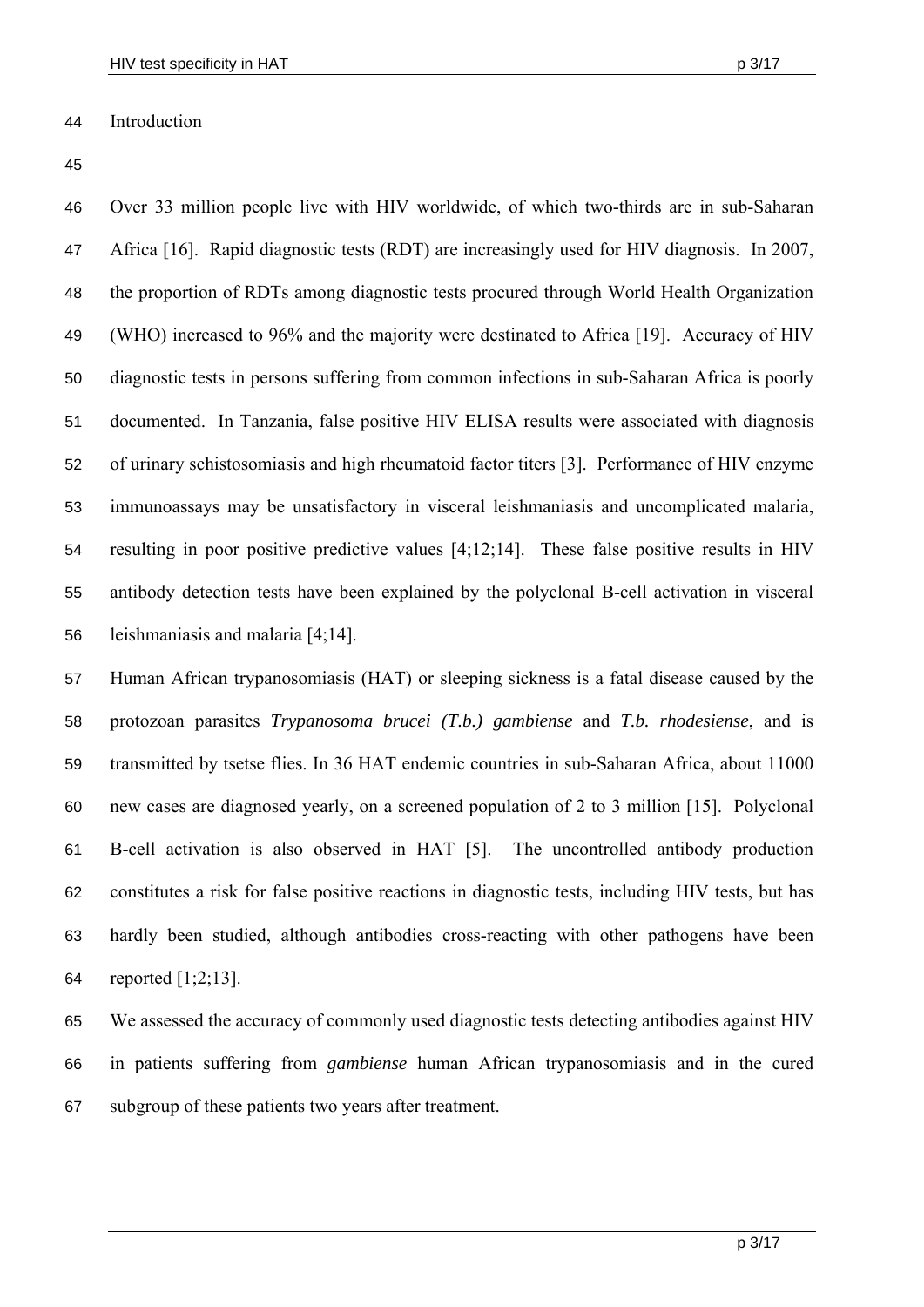## 68 Materials and methods

70 Patients

71 72 73 74 75 76 77 78 79 80 81 82 83 84 85 86 87 88 360 human African trypanosomiasis patients infected with *T.b. gambiense* participated to a longitudinal study for monitoring clinical outcomes after HAT treatment, conducted in the hospital of Mbuji Mayi, Kasai Province, DR Congo. Patients and study outcomes are described elsewhere [9]. Patients were prospectively enrolled using the following inclusion criteria 1° trypanosomes in lymph node aspirate, blood or CSF;  $2^{\circ}$  >12 years old; and  $3^{\circ}$ living within a 100 km perimeter around Mbuji Mayi. Exclusion criteria were: 1° pregnancy; 2° no guarantee for follow-up; 3° moribund condition; 4° hemorrhagic CSF; 5° concurrent serious illness like tuberculosis, bacterial or cryptococcal meningitis. At time of inclusion, no information was available regarding HIV status. Patients were treated for HAT according to the guidelines of the national program for sleeping sickness of DR Congo. Seventeen patients died during treatment, 14 died during follow-up from non-HAT related reasons, 165 patients experienced treatment failure and 32 did not attend the 24 months visit [9]. Cure of HAT, assessed at 24 months post-treatment, was achieved in 163/360 patients. The Ministry of Health, DR Congo, and the Ethical Committee of the University of Antwerp, Belgium, approved the protocol as well as an amendment allowing for HIV testing. We report on results of HIV tests performed retrospectively at the Institute of Tropical Medicine in Antwerp, on specimens taken before HAT treatment and, for 163 cured patients, also at 24 months after HAT treatment.

89

90 Specimens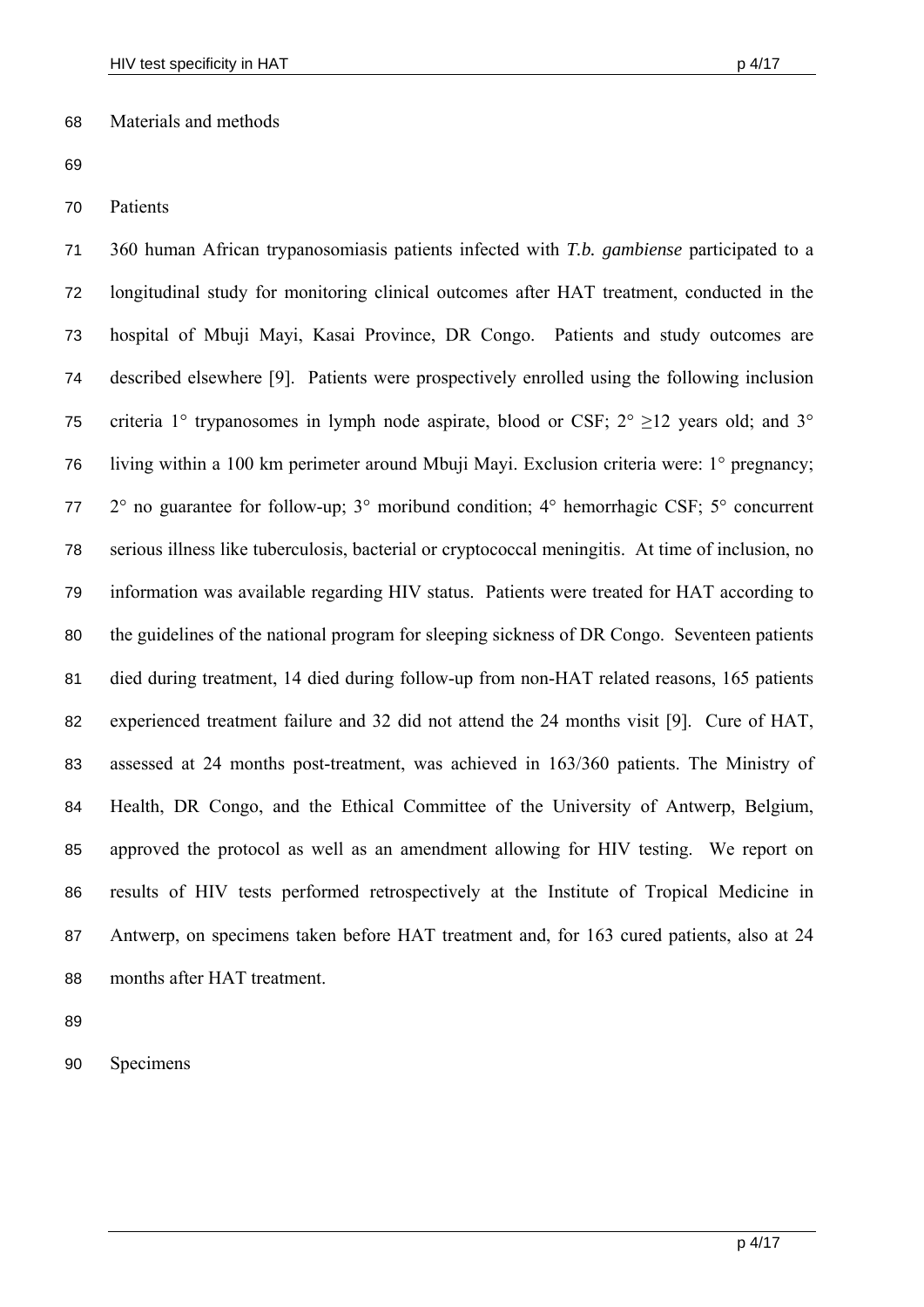Blood taken on clotting activator was allowed to clot for 1 hour at ambient temperature and centrifuged at 1000g for 15 minutes. Serum was collected and immediately frozen in liquid nitrogen, shipped on dry ice and stored at -80°C until use. 91 92 93

94 95 96 Blood taken on heparin was mixed with an equal volume of AS1 storage buffer (Qiagen, Germany). Specimens were shipped and stored at ambient temperature. DNA was extracted with the QIAamp DNA blood mini kit (Qiagen, Germany).

97

98 Reference HIV tests

99 100 101 102 103 104 105 106 107 108 109 Serum specimens were screened for presence of HIV specific antibodies and antigens using the Vironostika HIV Uni-Form II Ag/Ab ELISA test (bioMérieux, Boxtel, The Netherlands). If the result of Vironostika was reactive (optical density>cut-off) and taking into account a grey zone (cut-off-20% < optical density < cut-off), serum was tested with the INNO-LIA<sup>TM</sup> HIV I/II Score line immuno-assay (Innogenetics, Ghent, Belgium). Following the instructions of the manufacturer, INNO-LIA results were interpreted as negative, positive or indeterminate. INNO-LIA was followed by the INNOTEST<sup>®</sup> HIV Antigen mAb ELISA (Innogenetics, Ghent, Belgium) to detect early seroconversions. To confirm or exclude HIV infection in certain cases, HIV PCR was performed, following a nested method in an algorithm of three different primer sets in pol, env and LTR region. The obtained sensitivity and specificity of this PCR is 100%. [17].

110

111 Rapid diagnostic tests for detection of HIV specific antibodies

112 113 114 115 All serum specimens were tested in Determine<sup>TM</sup> HIV  $1/2$  (Inverness Medical, Unipath Ltd. Bedford, United Kingdom), Uni-Gold<sup>TM</sup> HIV (Trinity Biotech plc, Bray, Co Wicklow, Ireland), OraQuick Rapid HIV-1/2 Antibody Test (Orasure Technologies Inc., Bethlehem, PA USA), DoubleCheckGold<sup>TM</sup> HIV 1&2 (Orgenics, Yavne, Israel), SD Bioline HIV-1/2 3.0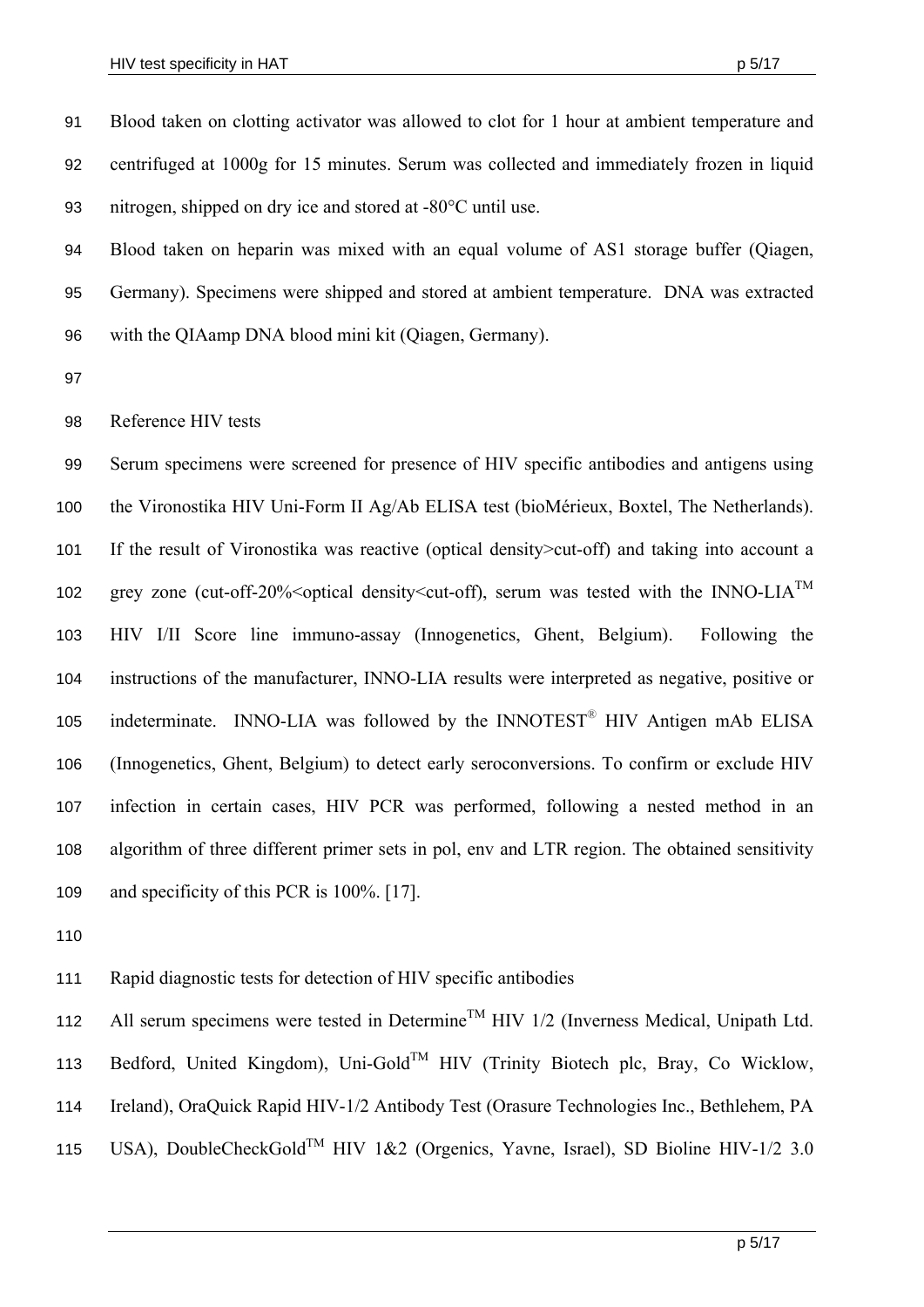- (Standard Diagnostics Inc., Yongin-si, Kyonggi-do, Korea), ImmunoFlow HIV1-HIV2 (Core 116
- Diagnostics, Birmingham, United Kingdom), VIKIA ® HIV 1/2 (bioMérieux, Marcy-L'Etoile, 117
- 118 France) and HIV 1/2 STAT-PAK assay (Chembio Diagnostic systems Inc, Medford, NY
- 119 USA), following the instructions of the manufacturers.
- 120
- 121 Data analysis
- 122 2x2 tables were constructed. STATA version 10 was used to calculate specificities and
- 123 positive predictive values (PPV) with 95% confidence intervals (CI). Specificities were
- 124 compared using the McNemar chi square test.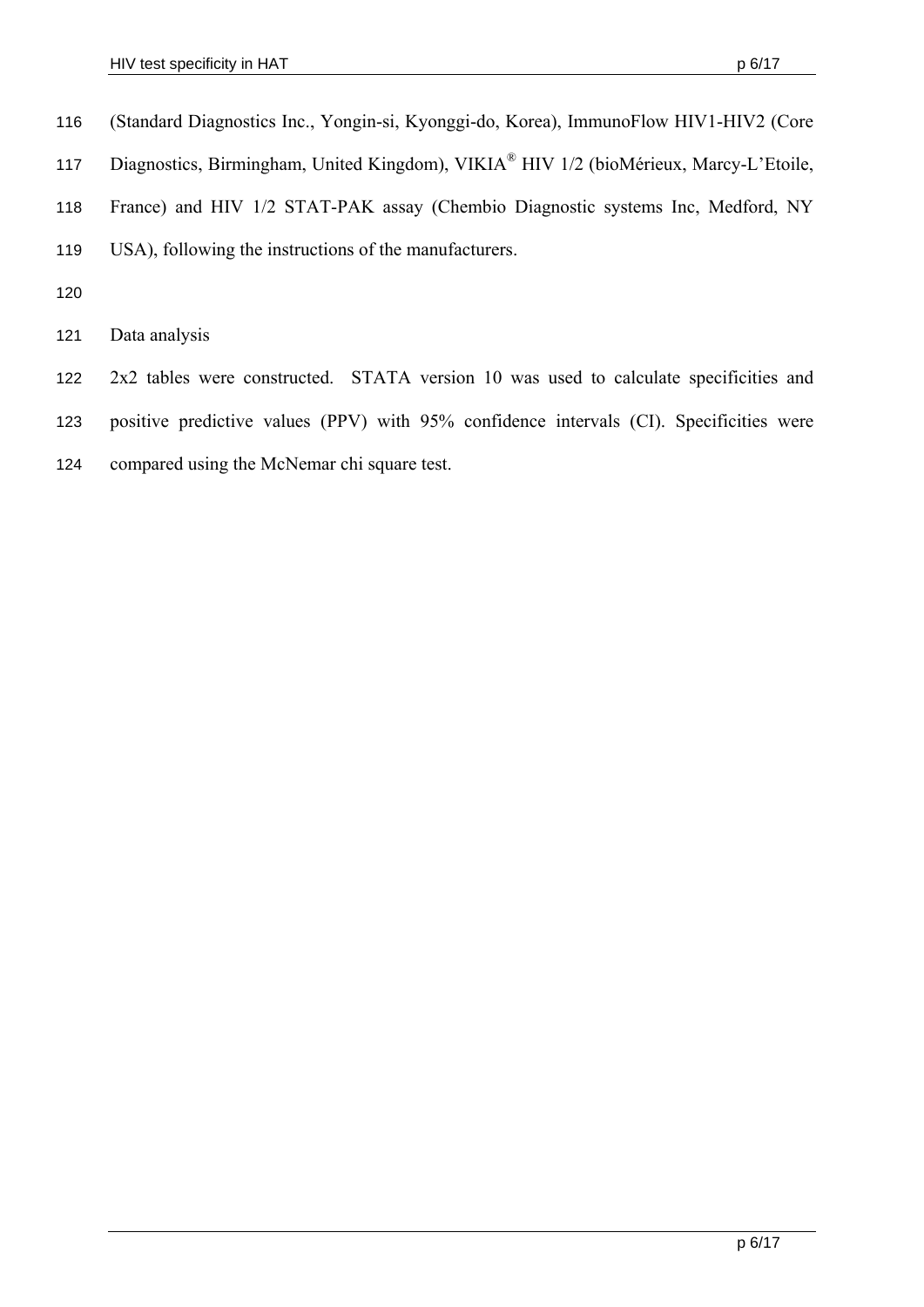125 Results

126

127 HIV status of HAT patients before treatment

128 129 130 131 132 133 134 135 136 137 138 139 140 Stored serum was available for 359/360 HAT patients. Determination of the HIV status of the HAT patients was unexpectedly complicated. In Vironostika, 25/359 specimens were classified as grey zone and 99/359 as reactive. In INNO-LIA, 51/124 of these specimens tested indeterminate and 26/124 were positive. Eleven INNO-LIA positive sera reacted strongly with all HIV-1 test lines (sgp120, gp41, p31, p24, and p17). The remaining 15 INNO-LIA positive sera, reacted weakly and had unusual, incomplete HIV-1 line combinations (no reaction with p31, p24, or p17 in 8-14 samples). To detect possible seroconverters, all 113 specimens that were Vironostika grey zone or reactive and INNO-LIA negative, indeterminate or weakly positive, were tested in INNOTEST<sup>®</sup> HIV Antigen, and were negative. Facing an unusual high number of unclear results with the classical serological confirmation strategy, PCR was performed on INNO-LIA positives to solve the specificity problem. Only the 11 strong INNO-LIA positives were confirmed to be HIV positive in PCR.

141 142 143 144 145 Thus, HIV prevalence in HAT patients was 3.1% (11/359, CI 1.5-5.4%). Specificity of Vironostika was 67.5% (235/348, CI 62-72%) with a positive predictive value (PPV) of 8.9% (CI 4.5-15.3%). Considering samples HIV positive if both Vironostika reactive and INNO-LIA positive, specificity and PPV of the classical serological confirmation strategy were respectively 96.3% (335/348, CI 94.2-98.3%) and 45.8% (11/24 CI 25.4-66.3%).

- 147 Results of HIV RDT in HAT patients before treatment
- 148 Sensitivity of all individual rapid tests was 100% (11/11). Specificities (table 1) were 39.1%
- 149 for Determine, 96.6% for UniGold, 98.0% for Oraquick, 91.7% for Doublecheck, 92.8% for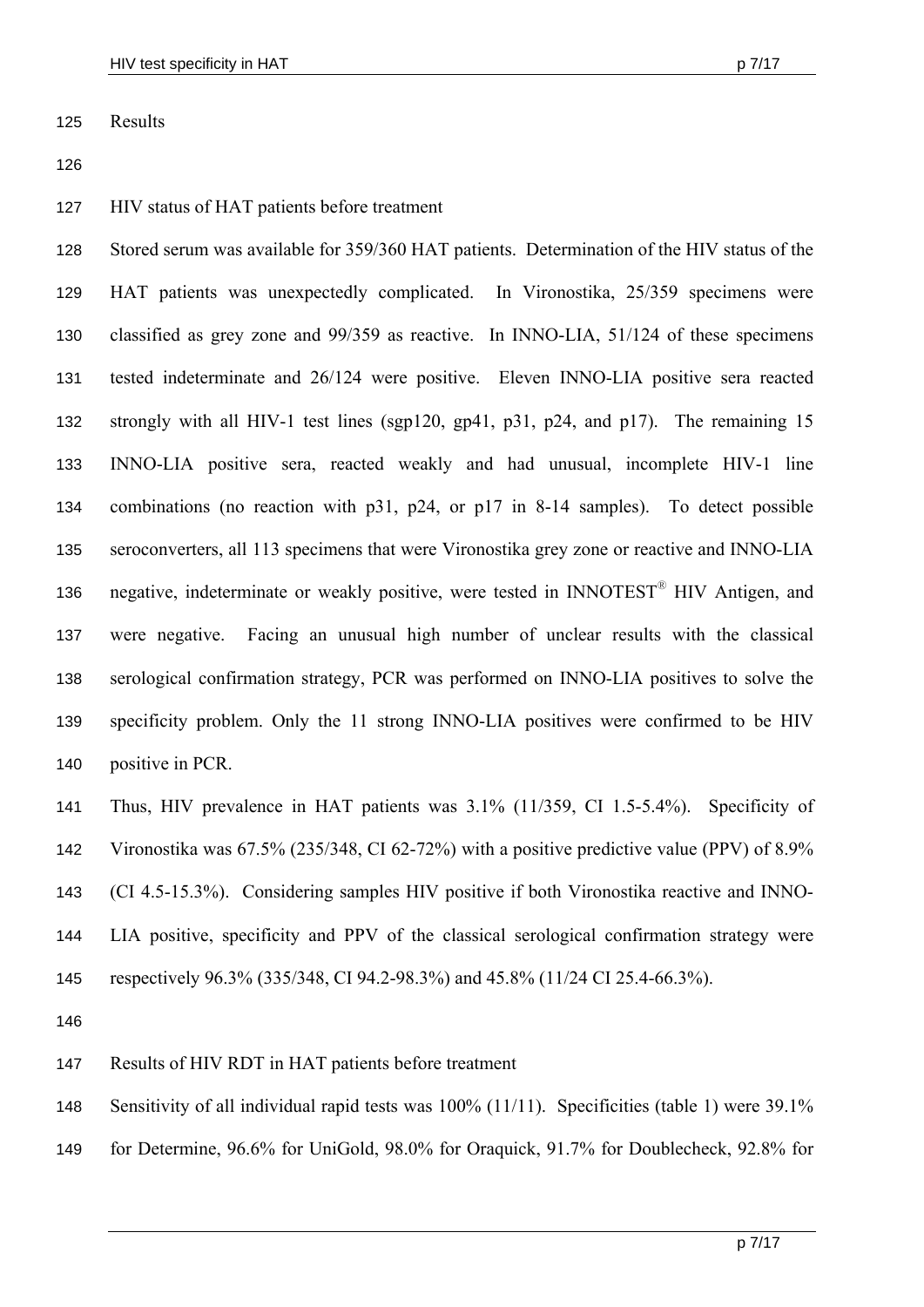- Bioline, 90.2% for Immunoflow, 85.3% for VIKIA and 98.3% for STAT-PAK. Positive predictive values (table 1) ranged from 4.9 to 64.7%. 150 151
- 152 153 154 False positivity seemed randomly scattered with one out of 348 HIV negative samples reactive in 6 RDTs, 2/348 in 5 RDTs, 6/348 in 4 RDTs, 17/348 in 3 RDTs, and 63/348 HIV negative samples reactive in 2 RDTs.
- 155 156 157 158 159 HIV diagnosis in low prevalence settings should be based on the combination of 3 different RDT's, considering only those patients HIV positive if 3 assays are reactive. All test algorithms consisting of 3 different RDTs result in 100% sensitivity, specificities ranged between 98.3% (6 false positives, 342/348, 96.9-100%) and 100% (348/348). Seventeen specific three-test combinations provided 100% specificity (Table 2).

160

- 161 HIV status of cured HAT patients, 2 years after HAT treatment
- 162 163 164 165 166 167 168 Two years after treatment for HAT, 163/360 patients were declared cured from HAT. From 162, serum was available. Among these 162 patients, one was HIV positive before HAT treatment, and was reconfirmed by HIV PCR two years post-treatment. Amongst the 161 remaining samples, 4 were grey zone or reactive in Vironostika and indeterminate or positive in INNO-LIA. They were INNOTEST<sup>®</sup> HIV Antigen and PCR negative. Thus all 161 HIV pre-treatment negative patients remained HIV negative. Specificity of the Vironostika test increased significantly (Table 3).
- 169
- 170 Results of HIV RDT in cured HAT patients

171 172 173 174 After cure from HAT, the HIV positive patient remained reactive in all HIV RDTs. Specificity increased significantly for Determine, Unigold and Immunoflow tests and was higher but not significant for the Oraquick, Bioline, VIKIA and STAT-PAK tests (table 3). For Doublecheck, specificity was significantly lower on specimens from cured patients.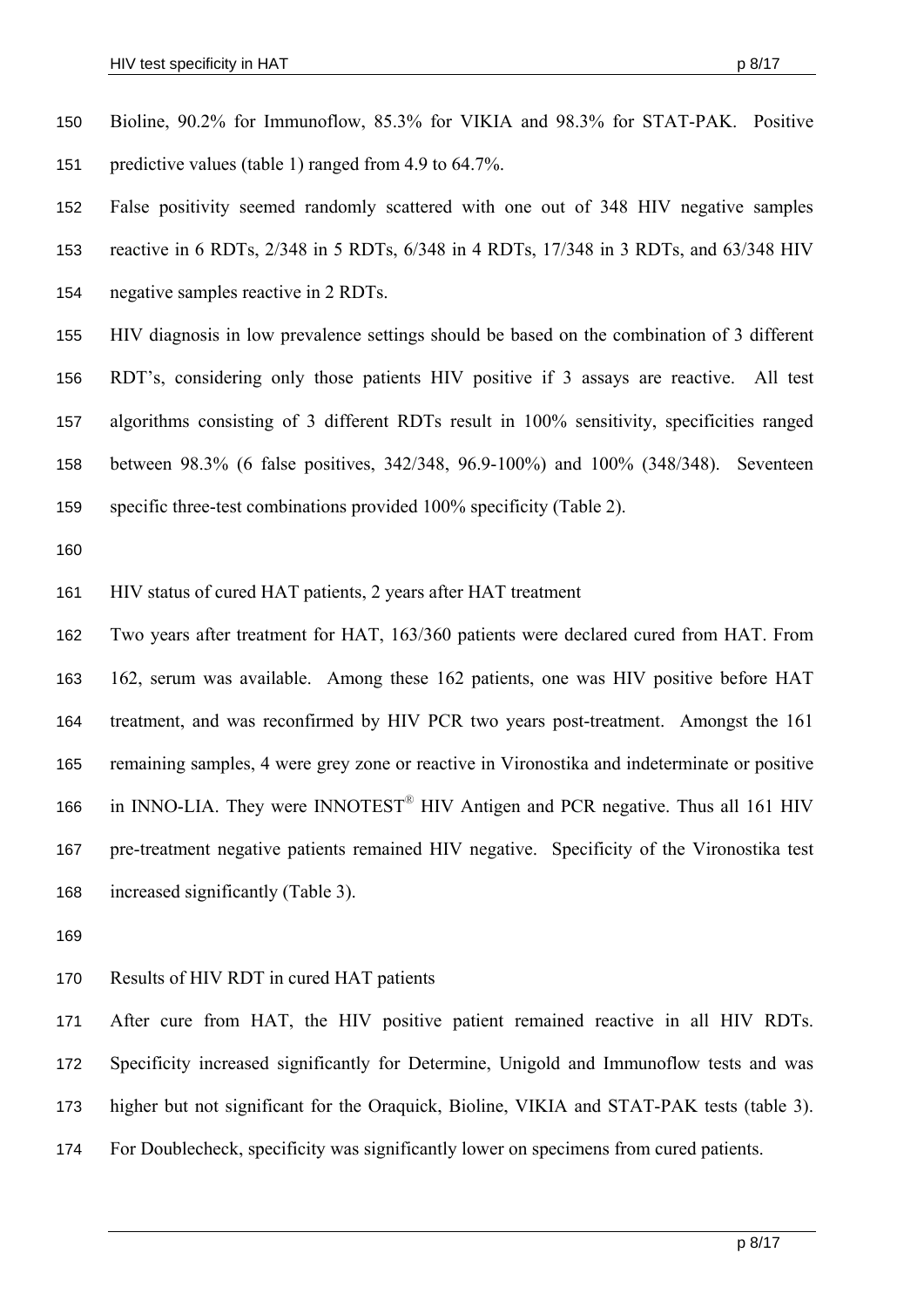175 Discussion

176

177 178 179 180 181 When testing *T.b. gambiense* HAT patients, low specificities were observed in antibody detection RDTs as well as in reference tests (ELISA and Line ImmunoAssay) for HIV diagnosis. On cured HAT patients, specificities were higher. Sleeping sickness thus decreases the specificity of HIV diagnostic antibody detection tests, including tests and algorithms used for confirmation.

182 183 184 185 186 187 188 189 190 191 192 193 194 195 196 197 198 199 Test specificities of HIV RDTs observed in HAT patients are below specificities of  $\geq 99\%$ reported by WHO [18]. Surprisingly, this is the first report on low specificity of HIV tests in *T.b. gambiense* HAT. Other studies examining HIV prevalences in HAT did not report specificity problems of the second generation ELISA and Western Blot tests used [7;8;10;11]. False positive results of HIV ELISAs were observed in uncomplicated malaria, with specificities of 96.4 and 98.4% and positive predictive values of 53 and 57% [4] and visceral leishmaniasis with 9% of false positive results [14]. Urinary schistosomiasis and rheumatoid factor were associated with false positive HIV test results [3]. Although *T.b. gambiense* is not the only protozoan parasite impairing HIV test specificity, its effect seems more profound. This might be due to the strong non-specific polyclonal B-cell activation and/or high concentration of rheumatoid factor-like anti-immunoglobulin antibodies occurring in sleeping sickness [5;6]. The specificity differences between tests might be caused by different antigens, or different involvement of IgM. To increase sensitivity, several third generation tests include IgM in the reaction. Such HIV tests are at higher risk for non-specific reactions, as antibodies resulting from the B-cell activation in HAT belong mainly to the IgM class [5]. In the absence of an endemic HAT negative control group, the relationship between the low test specificity and HAT could be demonstrated by comparing pre-and post-HAT treatment specificities in the same patients. Presence of other immunological disorders or biological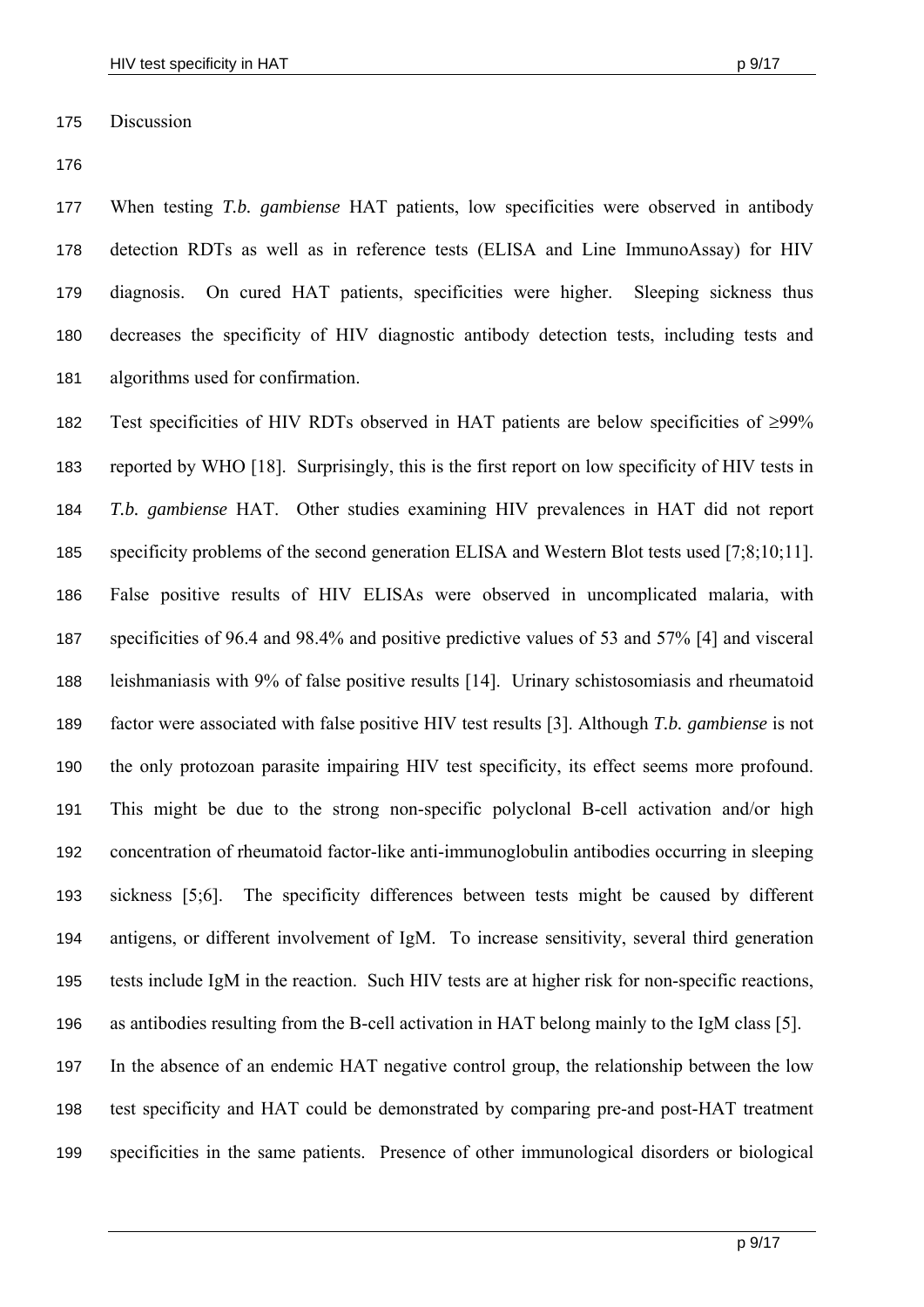factors such as co-infections in our HAT patients were not examined. Although we cannot exclude their interference in the performance of the HIV tests, this seems unlikely since the same tests were repeated in the same persons after cure from HAT. The overall specificities of HIV RDTs in the region remain unknown, although they are expected to be equal or higher than the observed specificities in cured HAT. The accuracy of DoubleCheckGold<sup>TM</sup> HIV 200 201 202 203 204 205 206 1&2 should be further investigated, since we have no explanation for its decrease in specificity after successful treatment for HAT, despite use of the same test batch number.

207 208 209 210 211 212 213 214 215 216 217 Considering the difficulties we encountered at the reference laboratory in determining the real HIV status of HAT patients, it is obvious that the risk for wrong diagnosis is quite high. Not only is there the risk of false positive HIV diagnosis in patients with confirmed HAT, but also of HAT being misdiagnosed as HIV, leaving the HAT patient without treatment. Confounding HAT and HIV diagnosis may become particularly problematic in the context of integration of HAT control in basic health infrastructures [15]. Clinicians easily oversee HAT if they are not familiar with the disease, since the clinical picture may mimic malaria, tuberculosis, toxoplasmosis, viral encephalitis, brucellosis, lymphoma, typhoid fever, neurosyphilis, HIV and opportunistic infections (e.g. cryptococcosis, toxoplasmosis). One should be careful to generalize our observations since we haven't tested the accuracy of HIV antibody tests in *T.b. rhodesiense* HAT patients.

218 219 220 221 222 223 224 Our results support the recommendation by WHO to perform 3 different RDTs for HIV diagnosis in settings with prevalences lower than 10% [18]. Considering only those persons HIV positive if they are reactive in 3 different tests, increases the total specificity of HIV RDTs in HAT, although up to 1.7% of false positivity remained. Although we report on specificities of different RDTs and of test algorithms for HIV diagnosis in *T.b. gambiense* HAT patients, we withhold from proposing an optimal test algorithm for *T.b. gambiense* endemic regions. In the present study, the number of HIV positive samples was too low to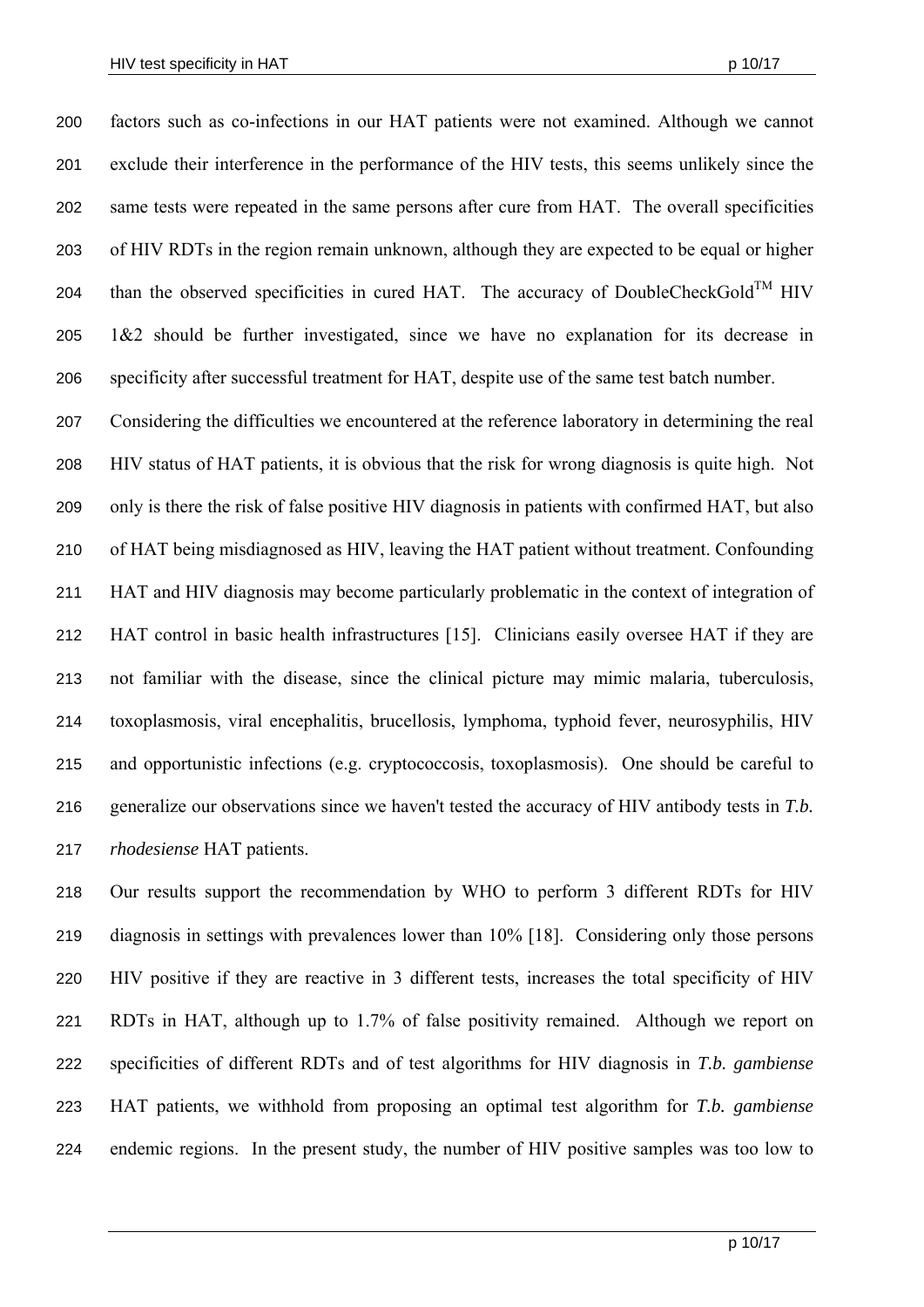make reliable estimations of test sensitivities. Performance of the various assays, both reference tests and RDT, remains to be determined in a HAT negative population. Moreover, besides test sensitivity and specificity other factors influence the choice of the most suitable test algorithm, such as cost, test availability, robustness, user friendliness, test rapidity and necessary equipment. 225 226 227 228 229

230 231 232 233 234 235 236 237 238 In conclusion, *T.b. gambiense* infection decreases the specificity of antibody detection tests for HIV diagnosis. Even a gold standard seroconfirmation strategy does not provide a solution for determining the real HIV status, and limited data on the performance of a Western blot test also show lower specificity caused by indeterminate results. Since the risk for HIV misdiagnosis is considerable, HIV diagnosis should not be established in the setting of an untreated HAT infection using classical algorithms, unless the applied tests have been validated specifically for non-interference with HAT. Although a risk for false positive reactions in HAT remains, specific combinations of 3 different serially applied HIV RDTs increase specificity and should be applied for determination of the HIV status.

239

240 Acknowledgements

241 This study received financial support from the Fund for Scientific Research Flanders (FWO-

242 Vlaanderen, grant number 1.5.093.06N) and from the Belgian Ministry of Foreign Affairs,

243 Directorate General for Development Co-operation. DMN has received a PhD grant from

- 244 Belgian Ministry of Foreign Affairs, Directorate General for Development Co-operation.
- 245 **Potential conflict of interests:** All authors: no conflicts.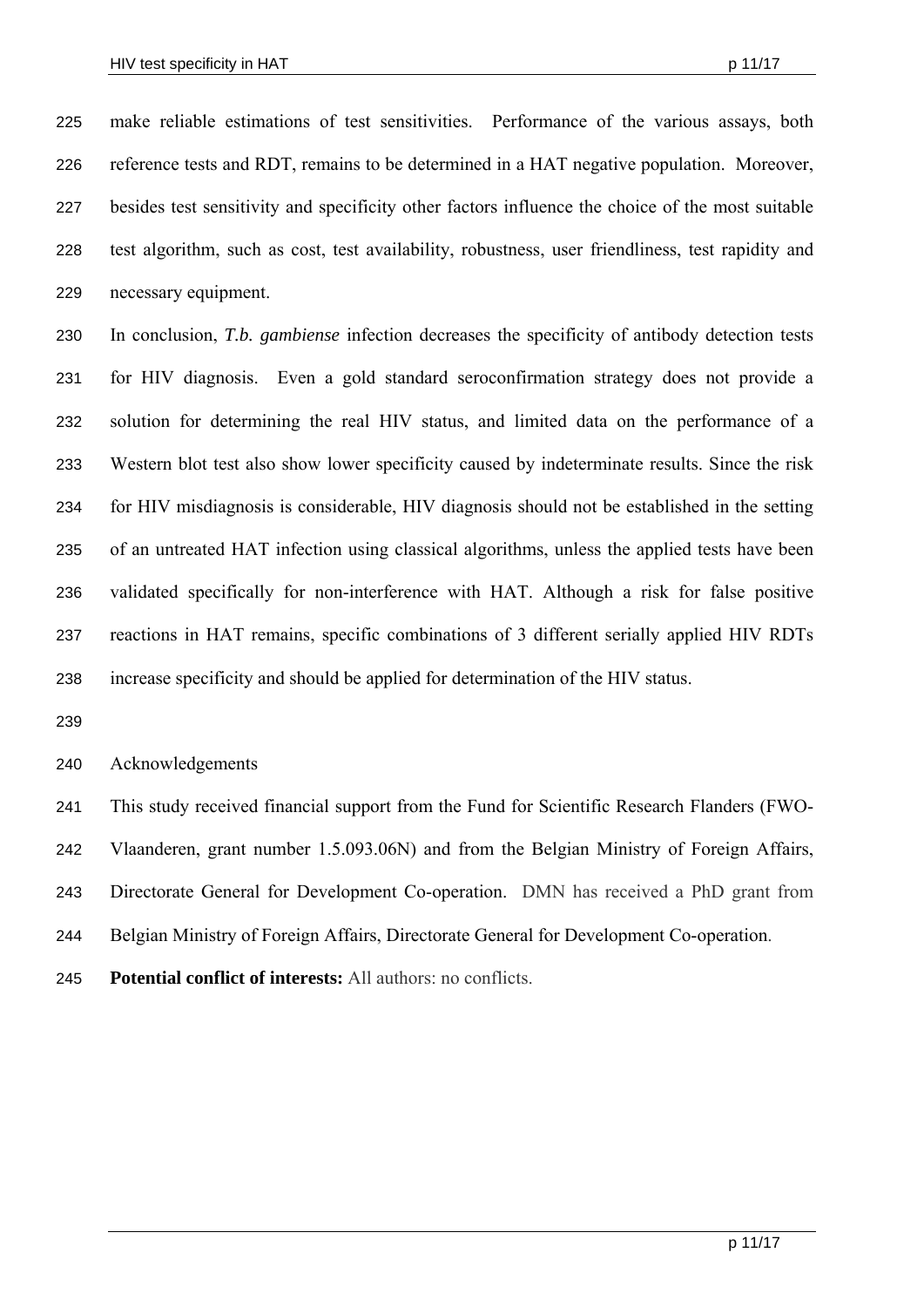| 246 | References                                                                                |
|-----|-------------------------------------------------------------------------------------------|
| 247 |                                                                                           |
| 248 | 1. Blanchot, I., A. Dabadie, G. Tell, C. Guiguen, B. Faugere, A. M. Plar-Pell, and M.     |
| 249 | Roussey. 1992. Accès fébriles à répétition chez un enfant africain: difficultés           |
| 250 | diagnostiques d'une trypanosomiase en France. Pediatrie 47:179-183.                       |
| 251 | 2. Damian, M. S., W. Dorndorf, H. Burkardt, I. Singer, B. Leinweber, and W.               |
| 252 | Schachenmayr. 1994. Polyneuritis und Myositis bei Trypanosoma gambiense                   |
| 253 | Infektion. Dtsch.Med.Wochenschr. 119:1690-1693.                                           |
| 254 | 3. Everett, D. B., J. K. Baisely, R. McNerney, I. Hambleton, T. Chirwa, D. A. Ross, J.    |
| 255 | Changalucha, D. Watson-Jones, H. Helmby, D. W. Dunne, D. Mabey, and R. W.                 |
| 256 | Hayes. 2010. Association of schistosomiasis with false positive HIV test results in an    |
| 257 | African adolescent population. J Clin Microbiol 48:1570-1577.                             |
| 258 | 4. Gasasira, A. F., G. Dorsey, M. R. Kamya, D. Havlir, M. Kiggundu, P. J. Rosenthal,      |
| 259 | and E. D. Charlebois. 2006. False-positive results of enzyme immunoassays for human       |
| 260 | immunodeficiency virus in patients with uncomplicated malaria. J Clin Microbiol           |
| 261 | 44:3021-3024.                                                                             |
| 262 | Kazyumba, G., M. Berney, G. Brighouse, A. Cruchaud, and P. H. Lambert. 1986.              |
| 263 | Expression of the B cell repertoire and autoantibodies in human African                   |
| 264 | trypanosomiasis. Clin. Exp. Immunol. 65:10-18.                                            |
| 265 | 6. Lambert, P. H., M. Berney, and G. Kazyumba. 1981. Immune complexes in serum            |
| 266 | and in cerebrospinal fluid in African trypanosomiasis. Correlation with polyclonal B cell |
| 267 | activation and with intracerebral immunoglobulin synthesis. J.Clin.Invest. 67:77-85.      |
| 268 | 7. Louis, J. P., J. P. Moulia-Pelar, J. Jannin, T. Asonganyi, C. Hengy, A. Trebucq, J.    |
|     |                                                                                           |

269 **Noutoua, and P. Cattand**. 1991. Absence of epidemiological inter-relations between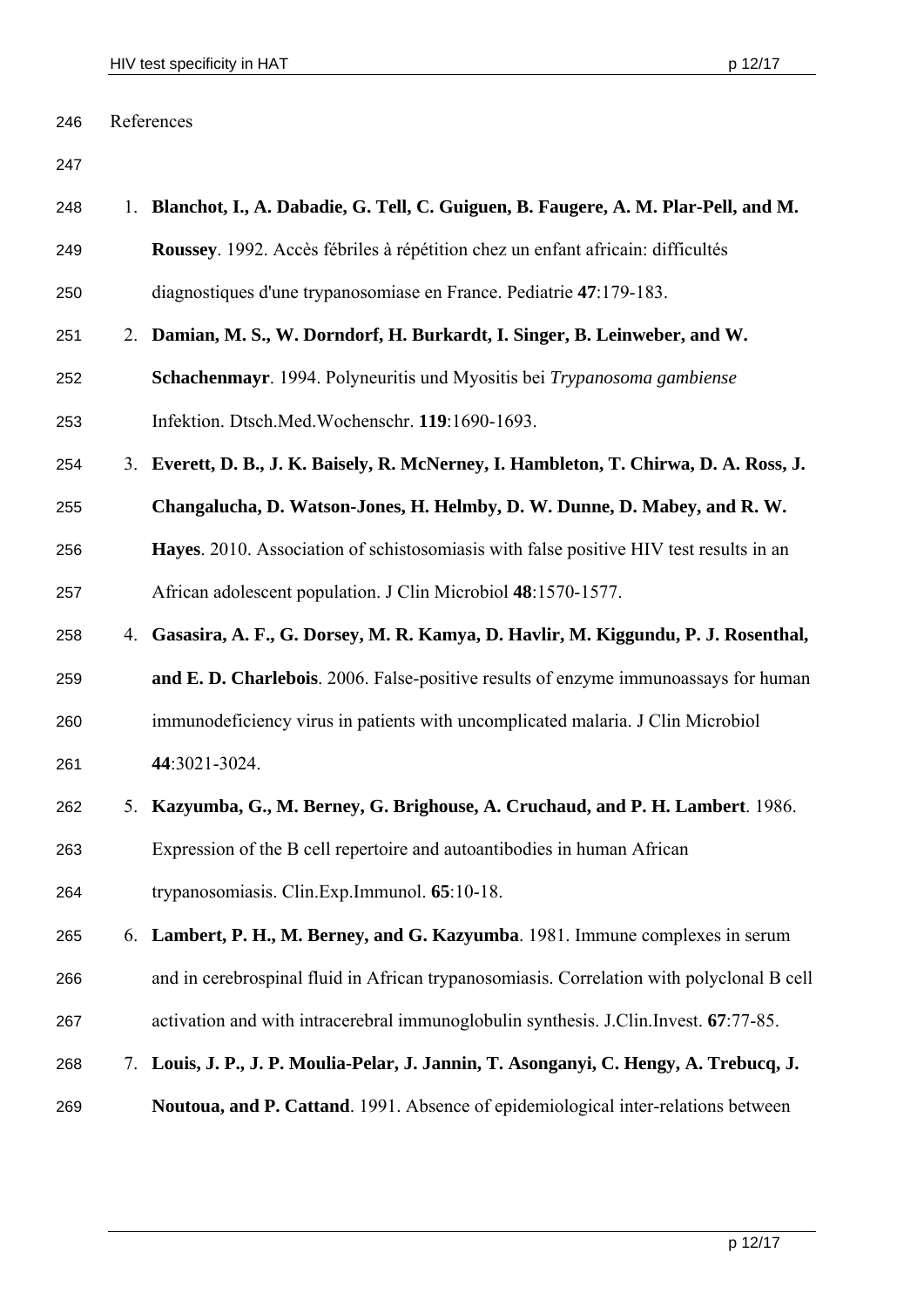- HIV infection and African human trypanosomiasis in Central Africa. 270
- Trop.Med.Parasitol. **42**:155. 271
- 272 8. **Meda, H. A., F. Doua, F. Laveissière, T. W. Miézan, E. Gaens, K. Brattegaard, A.**
- 273 **De Muynck, and K. M. De Cock**. 1995. Human immunodeficiency virus infection and
- 274 human African trypanosomiasis: a case-control study in Côte d'Ivoire.
- 275 Trans.R.Soc.Trop.Med.Hyg. **89**:639-643.
- 276 9. **Mumba Ngoyi, D., V. Lejon, P. Pyana, M. Boelaert, M. Ilunga, J. Menten, J. P.**
- 277 **Mulunda, S. Van Nieuwenhove, J. J. Muyembe Tamfum, and P. Büscher**. 2010.
- 278 How to shorten patient follow-up after treatment for *Trypanosoma brucei gambiense*
- 279 sleeping sickness? J.Infect.Dis. **201**:453-463.
- 280 10. **Noireau, F., F. Brun-Vezinet, B. Larouze, M. Y. Nzoukoudi, and J. P. Gouteux**.
- 281 282 1987. Absence of relationship between human immunodeficiency virus 1 and sleeping sickness. Trans.R Soc.Trop.Med.Hyg. **81**:1000.
- 283 11. **Pépin, J., L. Ethier, C. Kazadi, F. Milord, and R. Ryder**. 1992. The impact of human
- 284 immunodeficiency virus infection on the epidemiology and treatment of Trypanosoma
- 285 brucei gambiense sleeping sickness in Nioki, Zaire. Am.J.Trop.Med.Hyg. **47**:133-140.
- 286 12. **Ribeiro, T. T., C. Brites, E. D. Moreira, K. Siller, N. Silva, W. D. Johnson, and R.**
- 287 **Badaro**. 1993. Serologic validation of HIV infection in a tropical area.
- 288 J.Acquir.Immune Defic.Syndr. **6**:319-322.
- 289 13. **Sahlas, D. J., J. D. MacLean, J. Janevski, and A. S. Detsky**. 2002. Out of Africa.
- 290 N.Engl.J.Med. **347**:749-753.
- 291 14. **Salinas, A., M. Górgolas, and M. Fernández-Guerrero**. 2007. Refrain from telling
- 292 bad news: Patients with leishmaniasis can have false-positive HIV test results.
- 293 Clin.Infect.Dis. **45**:139-140.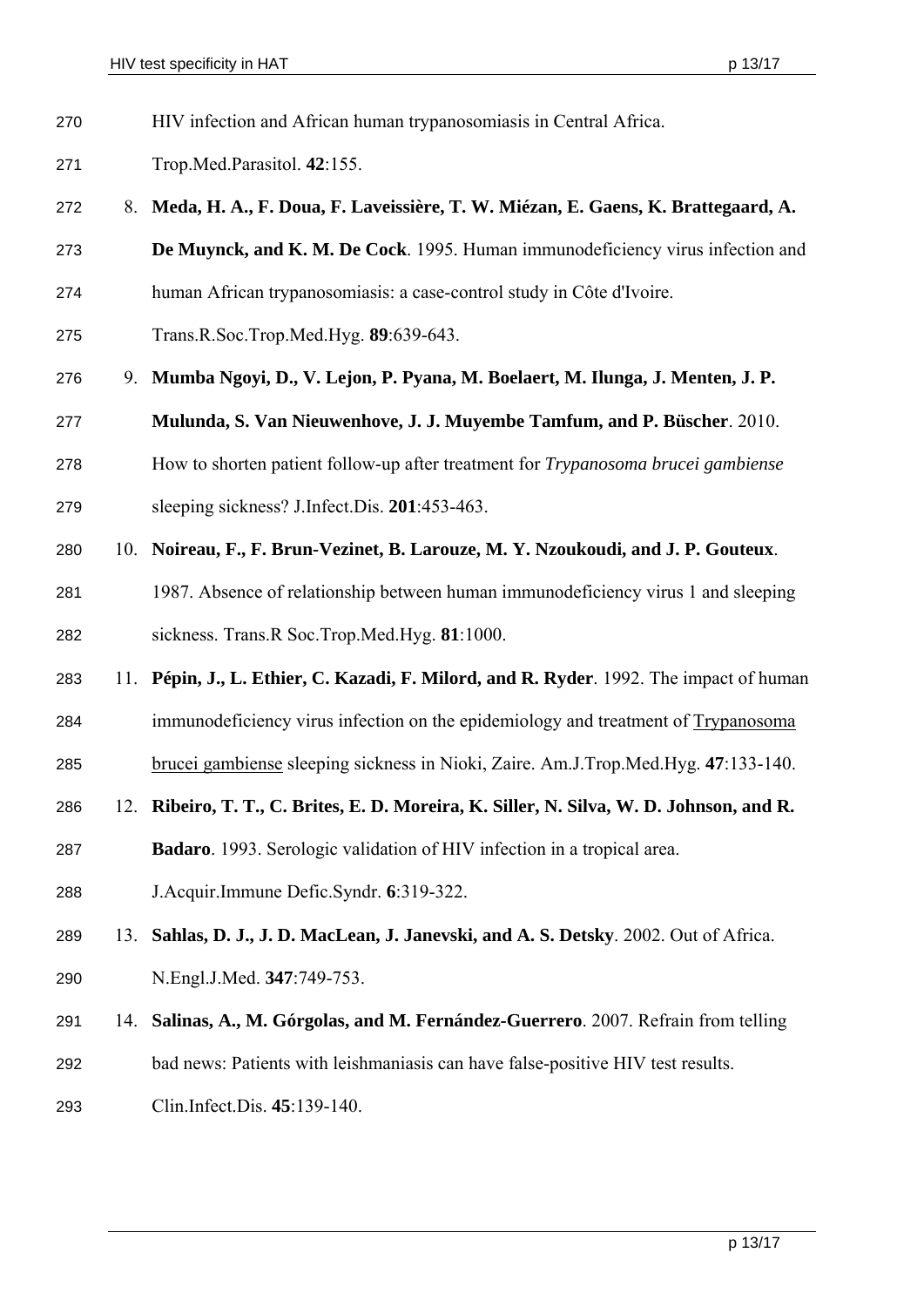| 294 | 15. Simarro, P. P., J. Jannin, and P. Cattand. 2008. Eliminating human African       |
|-----|--------------------------------------------------------------------------------------|
| 295 | trypanosomiasis: Where do we stand and what comes next? PLoS Medicine 5:174-180.     |
| 296 | 16. UNAIDS and World Health Organization. 2009. AIDS epidemic update: November       |
| 297 | 2009, p. 1-99. UNAIDS/09.36E / JC1700E, Geneva.                                      |
| 298 | 17. Vandamme, A. M., K. Fransen, L. Debaisieux, D. Marissens, S. Sprecher, D. Vaira, |
| 299 | A. T. Vandenbroucke, C. Verhofstede, and and the Belgian AIDS Reference              |
| 300 | Laboratories. 1995. Standardization of primers and an algorithm for HIV-1 diagnostic |
| 301 | PCR evaluated in patients harbouring strains of diverse geographical origin.         |
| 302 | J. Virol. Methods 51:305-316.                                                        |
| 303 | 18. World Health Organization. 2009. HIV antigen/antibody assays: operational        |
| 304 | characteristics: report 16 rapid assays, p. 1-50. World Health Organization, Geneva. |
| 305 | 19. World Health Organization. 2009. Procurement of HIV diagnostics.                 |
| 306 | http://www.who.int/diagnostics laboratory/procurement/hiv/en/index.html accessed on  |

**09/06/2010**. 307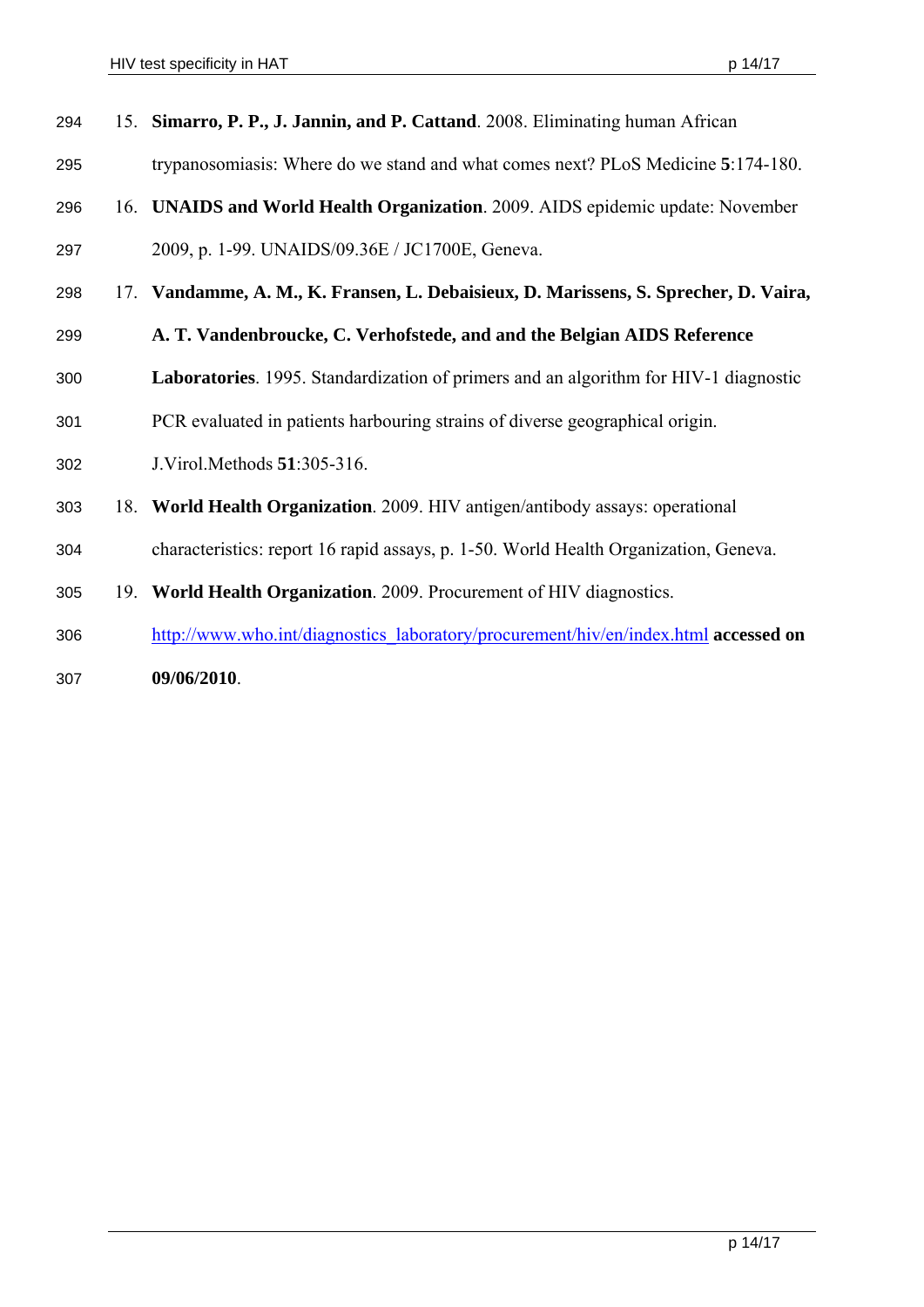Table 1: Specificity and positive predictive value (PPV) with 95% confidence intervals (CI) 308

observed with diagnostic HIV tests in 348 untreated human African trypanosomiasis patients 309

310

|                   | Pre-treatment specificity   | <b>PPV</b>                    |
|-------------------|-----------------------------|-------------------------------|
|                   |                             |                               |
|                   | $n/N$ (%, 95% CI)           | $n/N$ (%, 95% CI)             |
|                   |                             |                               |
| <b>Bioline</b>    | 323/348 (92.8%, 90.1-95.5%) | $11/36$ (30.6%, 15.2-45.9%)   |
| Determine         | 136/348 (39.1%, 33.9-44.2%) | $11/223$ $(4.9\%, 2.1-7.8\%)$ |
|                   |                             |                               |
| DoubleCheck       | 319/348 (91.7%, 88.7-94.6%) | $11/40$ (27.5%, 13.4-41.6%)   |
|                   |                             |                               |
| <b>ImmunoFlow</b> | 314/348 (90.2%, 87.1-93.4%) | $11/45$ (24.4%, 11.7-37.2%)   |
| Oraquick          | 341/348 (98.0%, 96.5-99.5%) | $11/18$ (61.1%, 37.9-84.4%)   |
|                   |                             |                               |
| <b>STAT-PAK</b>   | 342/348 (98.3%, 96.9-100%)  | $11/17$ (64.7%, 41.2-88.2)    |
|                   |                             |                               |
| Unigold           | 336/348 (96.6%, 94.6-98.5%) | $11/23$ (47.8%, 26.9-68.8%)   |
| <b>VIKIA</b>      |                             |                               |
|                   | 297/348 (85.3%, 81.6-89.1%) | $11/62$ (17.7%, 8.1-27.4%)    |
| Vironostika       | 235/348 (67.5%, 62.6-72.5%) | 11/124 (8.9%, 3.8-13.9%)      |
|                   |                             |                               |

311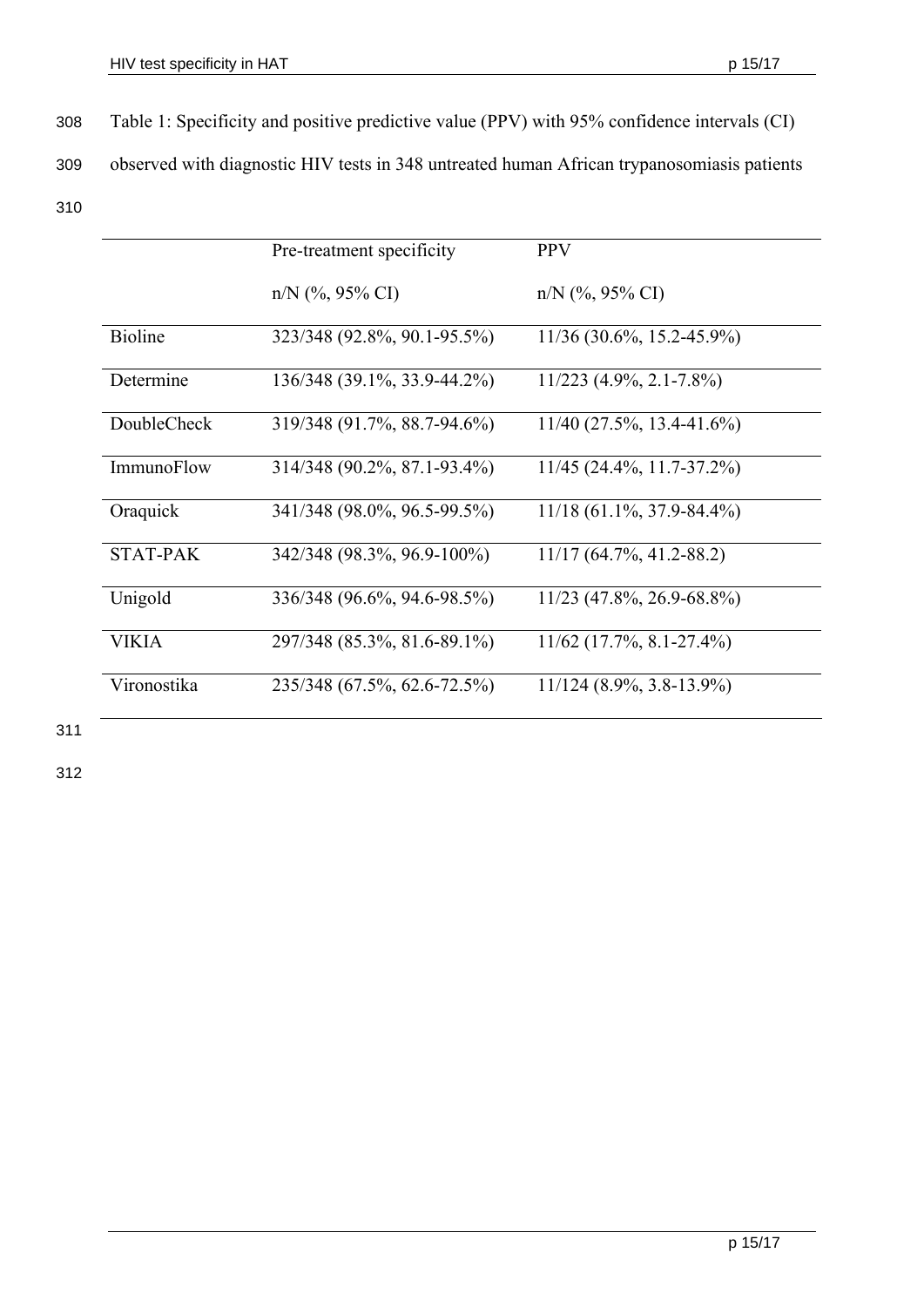- Table 2: Combinations of 3 different HIV rapid diagnostic tests providing 100% specificity in 313
- 348 untreated *T.b. gambiense* patients. Only patients that were reactive in all 3 RDTs were 314
- considered HIV positive. The order in which test combinations are presented is alphabetical, 315
- reflects parallel testing and is no suggestion for test order in serial testing. 316
- 317

Bioline + Determine + STAT-PAK

Bioline + Immunoflow + Oraquick

Bioline + Oraquick + STAT-PAK

 $Bioline + STAT-PAK + Unigold$ 

Determine + Doublecheck + STAT-PAK

Determine + Immunoflow + STAT-PAK

Determine + STAT-PAK + VIKIA

Doublecheck + Immunoflow + Oraquick

Doublecheck + Immunoflow + Unigold

Doublecheck + Oraquick + STAT-PAK

Doublecheck + STAT-PAK + Unigold

Immunoflow + Oraquick + STAT-PAK

Immunoflow + Oraquick + Unigold

Immunoflow + STAT-PAK + Unigold

 $Immunoflow + Unigold + VIKIA$ 

Oraquick + STAT-PAK + VIKIA

STAT-PAK + Unigold + VIKIA